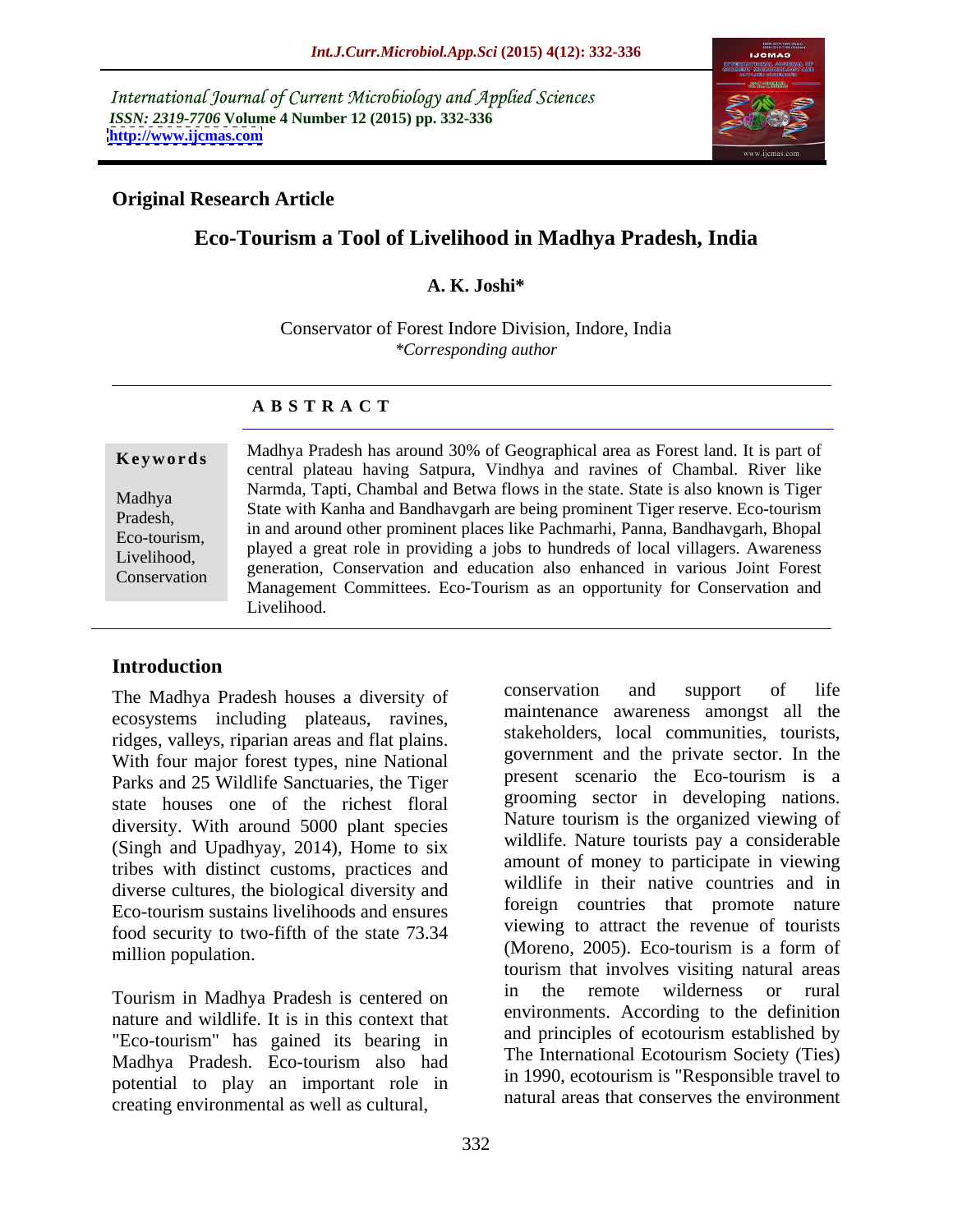and improves the well-being of local

The present study is the outcome of 2011). exhaustive field and eco-tourist places survey undertaken for the period of one Awareness generation regarding

industry needs to be supported by building

The construction of roads, buildings and of livelihood generation in its objectives and introduction of electricity can result in use of resources, where communities in fragmentation of wildlife and habitat consultation with them traditionally use destruction. The use of vehicles for them. transportation can disturb wildlife directly through noise and overuse of critical areas Today's science is very developed so such as nesting areas, feeding grounds and community work is required for a scientific water holes. Indirect effects can result in and certified study and documented to habitat degradation through pollution and traditional knowledge for tourist. if we have alteration through trail cutting (Groom *et al.*, developed many types of expert guide such 2000). Conservation efforts to protect as archeologist, Birds, Reptiles, Butterflies, valuable wildlife and their forest habitats Geologist. Taxonomist, History, may conflict with the interests of local Mythologist, Zoologist etc. and trend with communities. Therefore, intentions of modern equipment, so eco-tourist satisfy for conservation can be misunderstood by the such information and explore information local communities (Crouch and Scott, 2003). Such conflicts can result in a lack of trust and cooperation between local communities and conservationists. The development of private partnership (PPP) model developed ecotourism can help save forest lands by at Arnika Ecopark Dewas, Beehar Eco encouraging a no consumptive use of adventure Park Rewa, Ralamandal Ecopark wildlife while generating valuable foreign Indore, Bhilatadev Ecopark Hoshangabad income. However, the development of

people" (Ties, 1990). distribution of income contributing to socio- **Methodology** indigenous people and conflict with ecotourism can create an unequal economic problems, affect wildlife and conservation efforts (Singh and Upadhyay, 2011).

year. The survey was conducted in the environment, wild life, climate change, government policy makers and non biodiversity conservations, natural tail, government organization. jungle safari, and forest tracks among the **Results and Discussion**  curriculum. Majority of the good tourism Ecotourism is a grooming sector in reserve forest boundaries. National park, developing nations. However, its impact on wild life, sanctuaries and reserve forest areas wildlife and indigenous people has become a have their rule and regulation to fellow and controversial issue (Singh and Upadhyay, restriction to fallow alternatively the private 2011). The migratory birds were clearly forest are the Lok Vaniki areas provides unaccustomed to the humans and fled at the equally good sites to carry on all ecotourism mere site of humans and cars. A tourism based activity. Awareness generation regarding school going children is essential part of the destination are within national parks and based activity.

suitable infrastructure. The eco-tourism policy of Madhya Pradesh indicates community involvement in terms them.

> developed many types of expert guide such as archeologist, Birds, Reptiles, Butterflies, Geologist, Taxonomist, History, with his friends circle.

In the scheme of ecotourism on public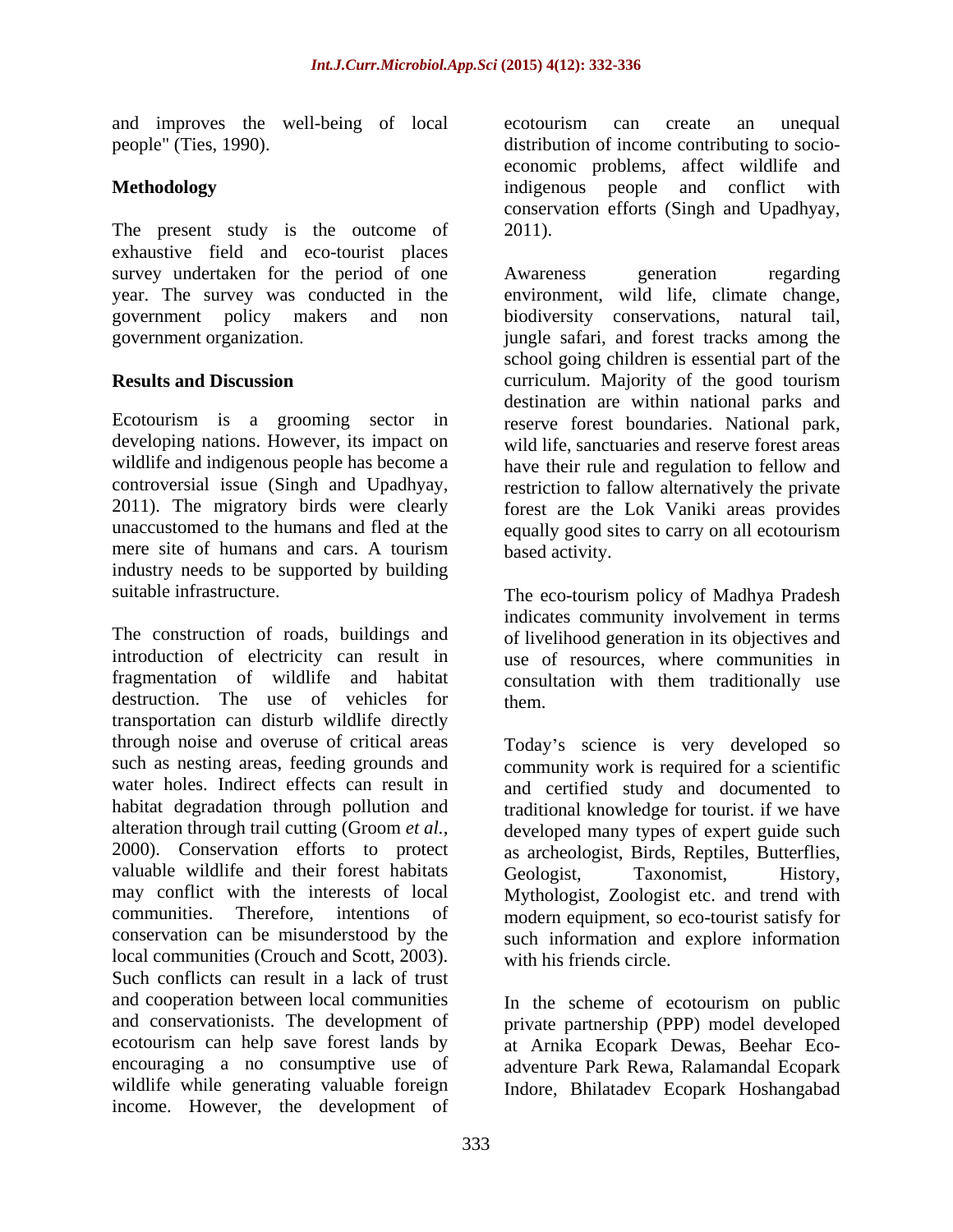and Kerwa Zip line near Bhopal. It has successfully scheme developed and link with livelihood by department of forest, government of Madhya Pradesh.

|     |             | No.   National park   District of $(M.P.)$ |
|-----|-------------|--------------------------------------------|
|     | Kanha       | Mandla                                     |
| ∽   | Bandhavgarh | Umariya                                    |
|     | Panna       | Panna                                      |
|     | Pench       | Seoni and Chhindwara                       |
|     | Satpura     | Hoshangabad                                |
| n   | Sanjay      | Sidhi                                      |
|     | Madhav      | Shivpuri                                   |
| - റ | Vanvihar    | Bhopal                                     |
|     | Fossil      | Mandla                                     |

**Table.1** National parks of Madhya Pradesh

### **Table.2** Sanctuaries of Madhya Pradesh

|              | No. Sanctuaries                                                                                                     | District of (M.P.)   |
|--------------|---------------------------------------------------------------------------------------------------------------------|----------------------|
|              | Bori                                                                                                                | Hoshangabad          |
|              | Bogdara                                                                                                             | Sidhi                |
|              | Phen                                                                                                                | Mandla               |
|              | Ghatigaon                                                                                                           | Gwalior              |
|              | Gandhisagar                                                                                                         | Mandsour             |
| 6            | Karera                                                                                                              | Shivpuri             |
|              | Ken Ghariyal                                                                                                        | Chhatarpur and Panna |
|              | Kheoni                                                                                                              | Dewas and Sihore     |
| $\mathbf{Q}$ | Narsinghgarh                                                                                                        | Rajgarh              |
|              | 10 Nauradehi                                                                                                        | Sagar                |
| 11           | National Chambal ghariyal   Murena                                                                                  |                      |
|              | 12 Pachmarhi                                                                                                        | Hoshangabad          |
|              |                                                                                                                     | Shahdol              |
|              |                                                                                                                     | Murena               |
|              | 12 Fachmann<br>13 Panpatha<br>14 Kuno Palpur<br>15 Pench                                                            | Sioni and Chhindwara |
|              |                                                                                                                     | Raisen               |
|              |                                                                                                                     | Sidhi                |
|              | 16 Ratapani<br>17 Sanjay dubri<br>18 Singhori                                                                       | Raisen               |
|              | 19   Son Ghariyal                                                                                                   | Sidhi and Shahdol    |
|              | 19 Son Ghariyar<br>20 Sardarpur<br>21 Sailana<br>22 Ralamandal<br>23 Orchha<br>24 Gangau<br>25 Veerangana Durgawati | Dhar                 |
|              |                                                                                                                     | Ratlam               |
|              |                                                                                                                     | Indore               |
|              |                                                                                                                     | Tikamgarh            |
|              |                                                                                                                     | Panna                |
|              |                                                                                                                     | Damoh                |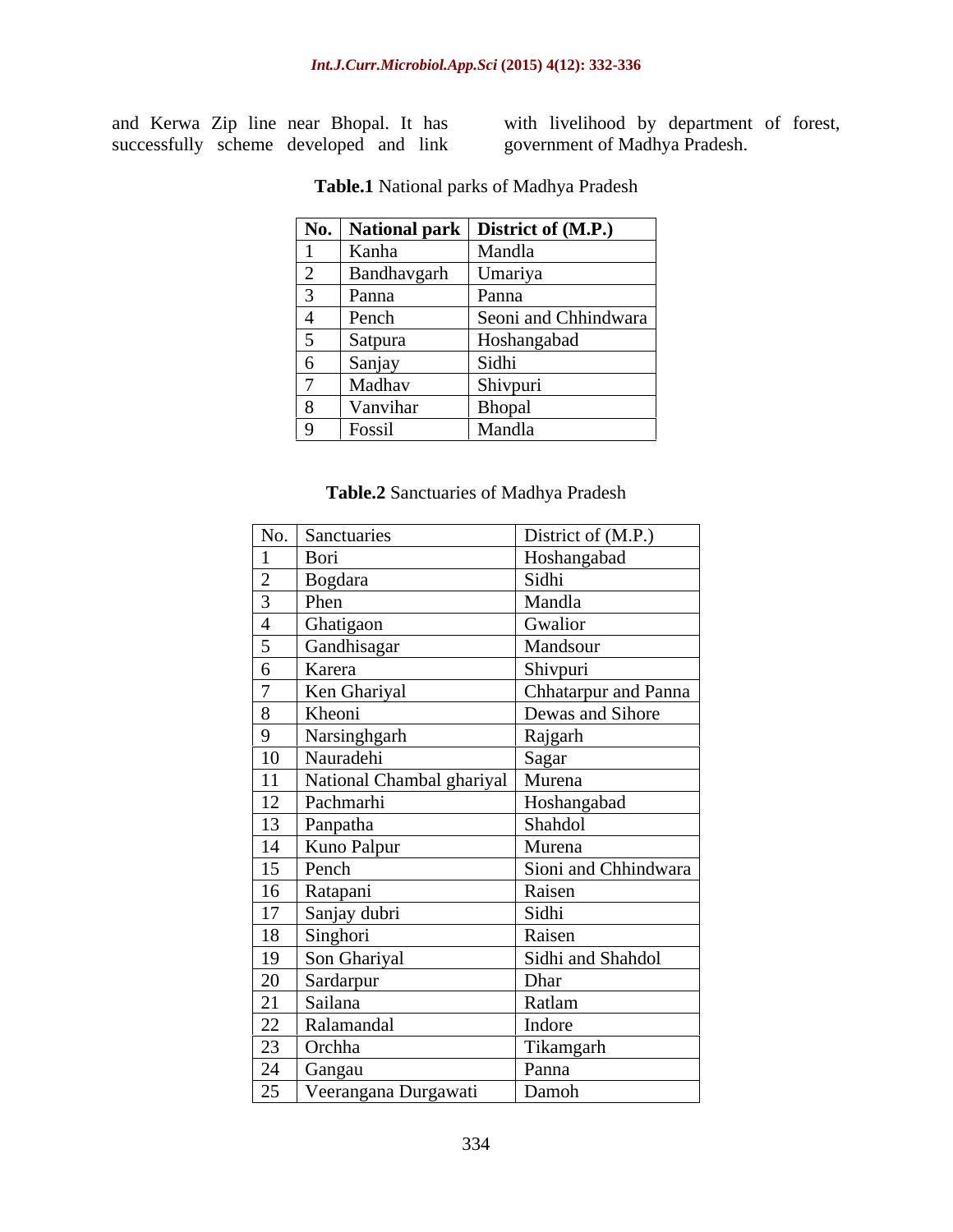| No.                      | <b>Eco-tourism destination</b> Near by |               |
|--------------------------|----------------------------------------|---------------|
|                          | Samardha                               | Bhopal        |
| $\sim$<br>$\sim$         | Kerwa                                  | Bhopal        |
| ◡                        | Kathotiya                              | <b>Bhopal</b> |
|                          | Kukru                                  | Betul         |
| ັ                        | Bhilatdev                              | Hoshangabad   |
| $6 \,$                   | Tighra                                 | Gwalior       |
| $\overline{\phantom{0}}$ | Deori                                  | Chambal       |

**Table.3** Eco-Tourism Destination in Madhya Pradesh

An environmental protection strategy must **References** address the issue of eco-tourists removed from the cause-and-effect of their actions on Akare, D.S. and Singh, B.P. (2015). Rising the environment. More initiatives should be carried out to improve their awareness, sensitize them to environmental issues, and  $712$ care about the places they visit (Tuohino and Bhattachariya, A.K, and Banerjee, Suchitra Hynonen, 2001). Tour guides are an obvious and direct medium to communicate and eco-developmental linkage for awareness. With the confidence of ecotourists and intimate knowledge of the *forester* 129(3) environment, they can actively discuss conservation issues. A tour guide training program has helped mitigate negative environmental impacts by providing A study on visitor's management in information and regulating tourists. Set biodiversity priorities that link with conservation goals. Clarify local, national Frederic, S. Lee, (2008). "Heterodox and global bio-diversity conservation priorities. Involve those responsible for implementing conservation action; pp. 1–6. Government agencies, and local Gary, S. Becker (1974). "A Theory of Social communities. Interactions," Journal of Political

Give local people economic incentives to Gary, S. Becker and Kevin M. Murphy protect wildlife ecosystems. Involve (2001). Social Economics: Market government policy makers in conservation efforts to declare protected areas and enforce<br>Description and table of contents regulations (Akare and Singh). Conservation efforts to protect valuable wildlife and their Jess, Benhabib, Alberto Bisin, and Matthew forest habitats may conflict with the interests of local communities. Therefore, intentions of conservation can be misunderstood by the local communities (Crouch and Scott, 2003).

### **References**

- Tamia, in the field of Eco-tourism, *Int. J. Curr. Microbiol. App. Sci* 4(2): 706- 712
- (2003). Relevence of carrying capacity sustainable Ecotourism. *The Indian forester* 129(3)
- Bhattachariya, A.K., Saxena, Vandana and Banerjee, Suchitra. (2006). Environmental auditing in ecotourism: Vanvihar National Park, Bhopal. *The Indian forester* 132 (2)
- Frederic, S. Lee, (2008). "Heterodox economics," The new Palgrave dictionary of economics, 2nd Ed., v.4, pp.  $1 - 6$ .
- Economy, 82(6), pp.1063-1093.
- (2001). Social Economics: Market Behavior in a Social Environment. Description and table of contents Harvard University Press.
- Jackson, ed., (2011). Handbook of Social Economics, Elsevier: Vol. 1A: Part 1.
- John, B. Davis and Wilfred Dolfsma, (2008). "Social economics: an